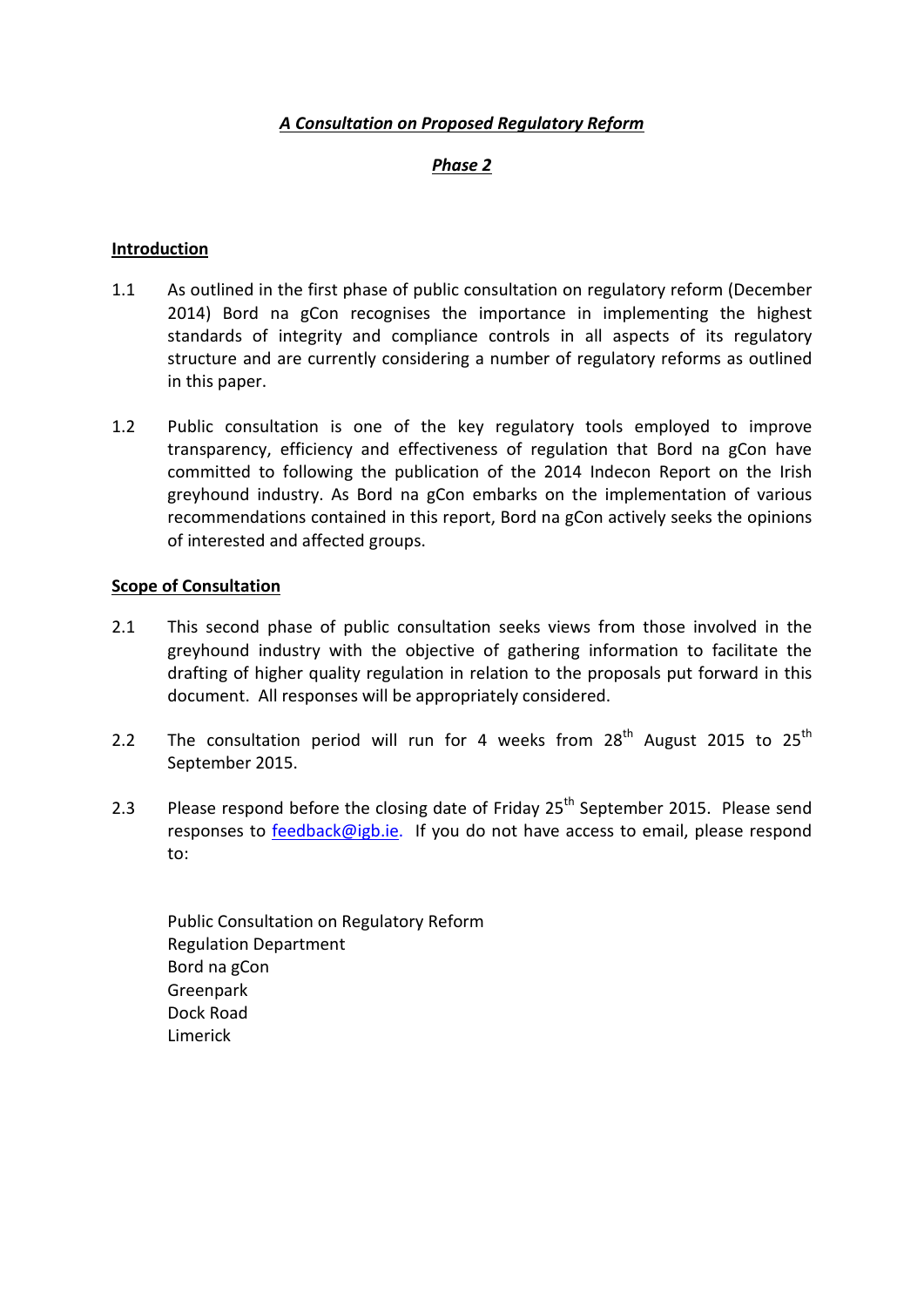# 3. **Abuse of Officials:**

As indicated in the first phase of Consultation on Proposed Regulatory Reform (December 2014)- Bord na gCon seeks to introduce a provision to the Racing Regulations that will ensure that anti-harassment and abuse of Bord na gCon Racing Officials, Authorised Officers, Employees and Agents are safeguarded. At present unlike other Sports Governing Bodies (SGBs) there are no industry specific protection regulations or sanctioning power for those officials who are subject to such behaviour except our national legislation providing for the health and safety of people in the workplace; the [Safety, Health and Welfare at Work](http://www.irishstatutebook.ie/2005/en/act/pub/0010/index.html)  [Acts 2005 and 2010.](http://www.irishstatutebook.ie/2005/en/act/pub/0010/index.html)

Any abuse, harassment and/or any improper conduct against those working in connection with regulation of the Irish Greyhound Racing Industry as outlined above is a very serious issue and necessitates industry specific protection under law in order to ensure that safety and welfare of those officials working at the helm of the various stadia operations or any other land or premises licensed, regulated or operated by Bord na gCon is paramount. In order to align with best practice in other SGBs in particular those categorised as racing authorities, the acceptable standard of protection include but are not limited to the following areas;

> 1) Any violent or improper conduct towards Racing Officials, Authorised Officers, Employees and Agents;

2) Any abuse of offensive or obscene language and (or) behaviour towards Racing Officials, Authorised Officers, Employees and Agents;

3) Any threatening behaviour both verbal and physical towards Racing Officials, Authorised Officers, Employees and Agents;

4) Any transmission of offensive remarks by text, email or any form of social media towards Racing Officials, Authorised Officers, Employees and Agents;

5) Any discriminatory actions towards Racing Officials, Authorised Officers, Employees and Agents on the established lawful grounds;

6) Any person that has aided and abetted the commission of any breach of these regulations.

It is envisaged that any legislation introduced may include but is not limited to penalties such as a warnings, request to leave stadia, refusal from entering stadia, monetary fines, notification to the Garda Síochana and or/any the sanctioning powers available in the Greyhound Industry Act 1958 and the Control Committee legislation 2008/2009.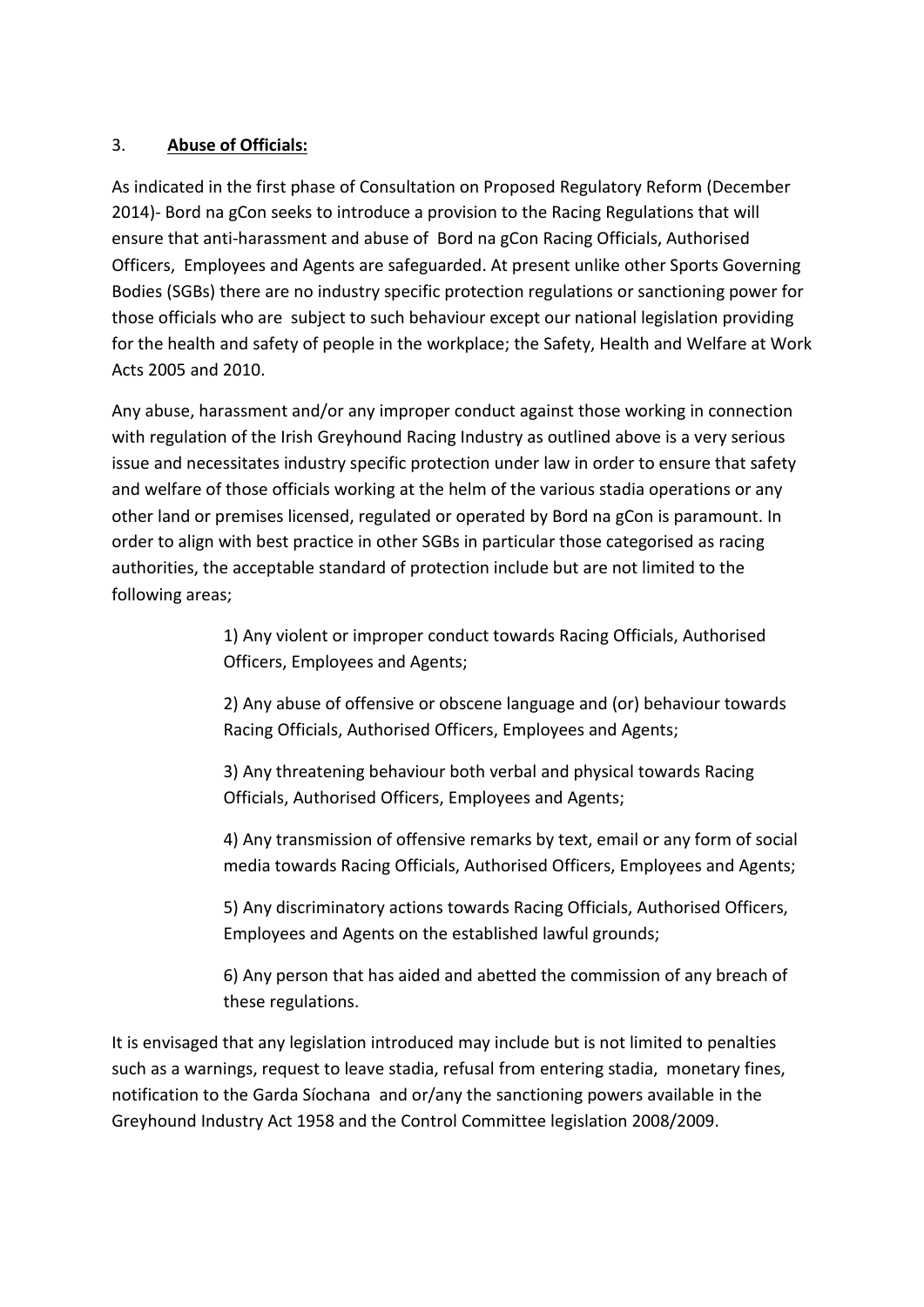We request stakeholders submit their views on such regulatory protection taking into account fairness of procedures and the forum all racing participants have available via the recently launched complaints policy of the IGB 2014. [https://www.igb.ie/top-nav](https://www.igb.ie/top-nav-corporate/news/new-irish-greyhound-board-complaints-policy--procedure/)[corporate/news/new-irish-greyhound-board-complaints-policy--procedure/](https://www.igb.ie/top-nav-corporate/news/new-irish-greyhound-board-complaints-policy--procedure/)

# 4. **Duty to keep record of medication**:

Bord na gCon proposes a new regulation to introduce a duty to keep records of all medication administered to a greyhound and the purchasing traceability of such medicines. These records must be available for inspection or production when required. The imposition of such a duty would have significant benefits in the areas of integrity, intelligence, education and welfare for all industry stakeholders and the regulatory authority.

It is anticipated that these records must be kept for a specified periods and must be made available for inspection when requested. An example of such a record may include at minimum the following information:

- name of the greyhound;
- date of commencement and prescribed duration of any medication or treatment;
- name of the medication or treatment used;
- route and dosage per day of the medication or treatment;
- name of the person administering the medication or treatment;
- Supply and use of the medication including the name of the person authorising or prescribing the medication or treatment

Bord na gCon wishes to establish stakeholders views on whether additional information to that proposed should be recorded, and if so what this information might be. It also wishes to establish how best to minimise the administration of this requirement and whether it would be of assistance for Bord na gCon to issue uniform medical record booklets to assist this undertaking?

# 5. **Kennelhand Licence**:

Bord na gCon wishes to introduces a formal process whereby anyone who is appointed by the original licensed party to handle their greyhound at a track and/or any other licensed activity on their behalf is formally nominated. This mechanism is required to ensure a higher level of security, integrity and traceability at licensed premises and will prevent a situation arising whereby a greyhound is handled by someone who is not traceable to the licensed party. It is also proposed that these provisions be included in the conditions attached to a Trainers Licence and that persons seeking these authorisations be fit and proper individuals.